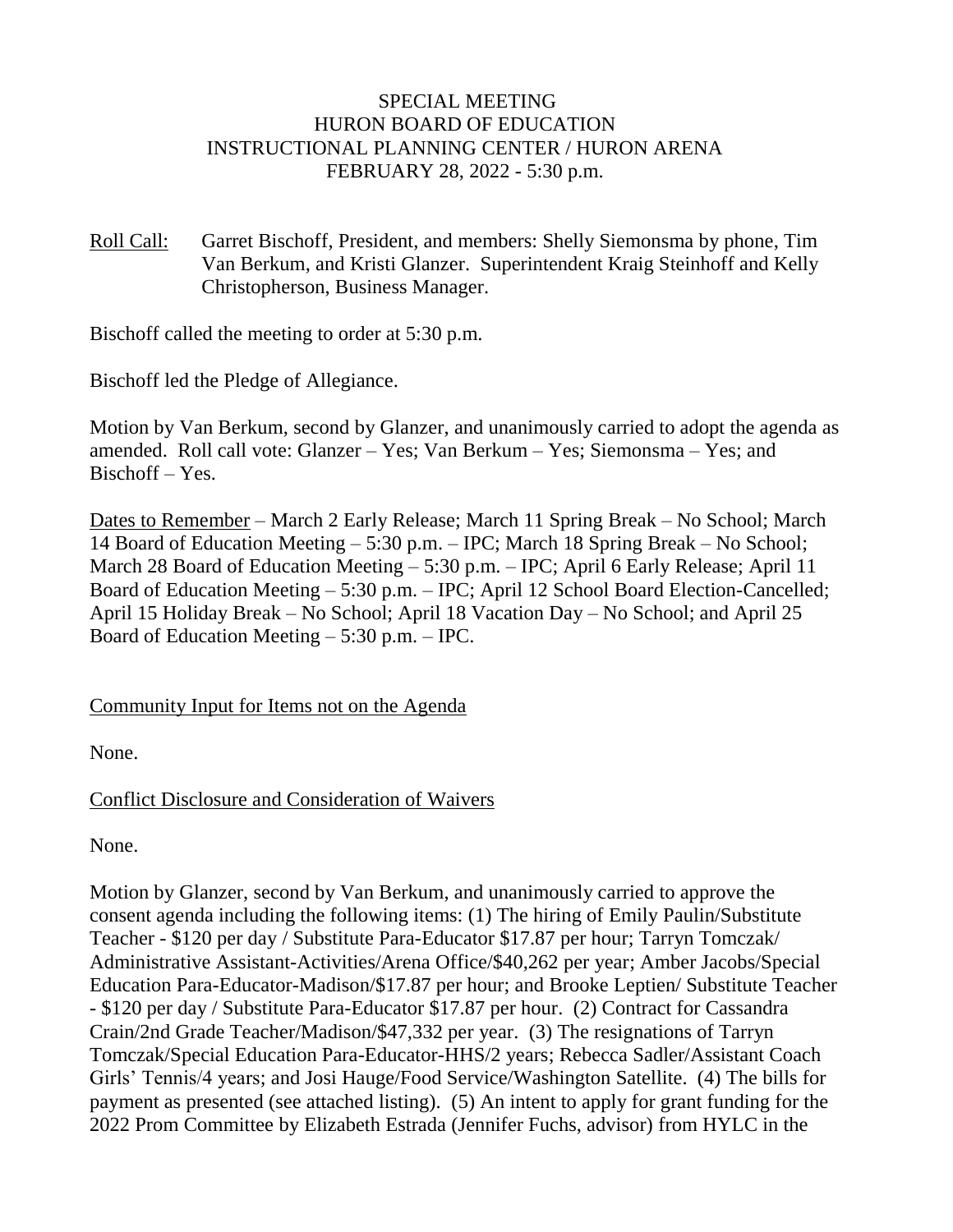amount of \$500. (6) An intent to apply for grant funding for supplies for her classroom by Elizabeth Katz from HYLC in the amount of \$400. (7) An intent to apply for grant funding for the Madison 2-3 Center SLC Program by Brittni Strand from HYLC in the amount of \$500. (8) Permission for Huron School District to donate discarded library books to the Miller School District. Roll call vote: Glanzer – Yes; Van Berkum – Yes; Siemonsma – Yes; and Bischoff – Yes.

The Board exchanged negotiation packages with HEA.

# Celebrate Successes in the District

Superintendent Steinhoff reported on the successes in the District.

# **Reports**

- A. Classified Employee of the Month Romana Olivo, Administrative Assistant at Huron High School, was recognized as the March 2022 Classified Employee of the Month.
- B. Good News Report Huron Middle School staff presented a report about the middle school's response to student needs.
- C. LAN Report Tim Van Berkum reported on the 2022 Legislative Session.
- D. Superintendent's Report Kraig Steinhoff presented the Superintendent's report to the Board.

## Old Business

Motion by Van Berkum, second by Glanzer, and unanimously carried to approve the proposed changes and additions to the Branding Guide. Roll call vote: Glanzer – Yes; Van Berkum – Yes; Siemonsma – Yes; and Bischoff – Yes.

## New Business

The Board conducted first reading of a complete review of Board Policy Section A: Foundations & Basic Commitments. No action was taken.

The Board was introduced to proposed changes to the CTE Advisory Board Guide. No action was taken.